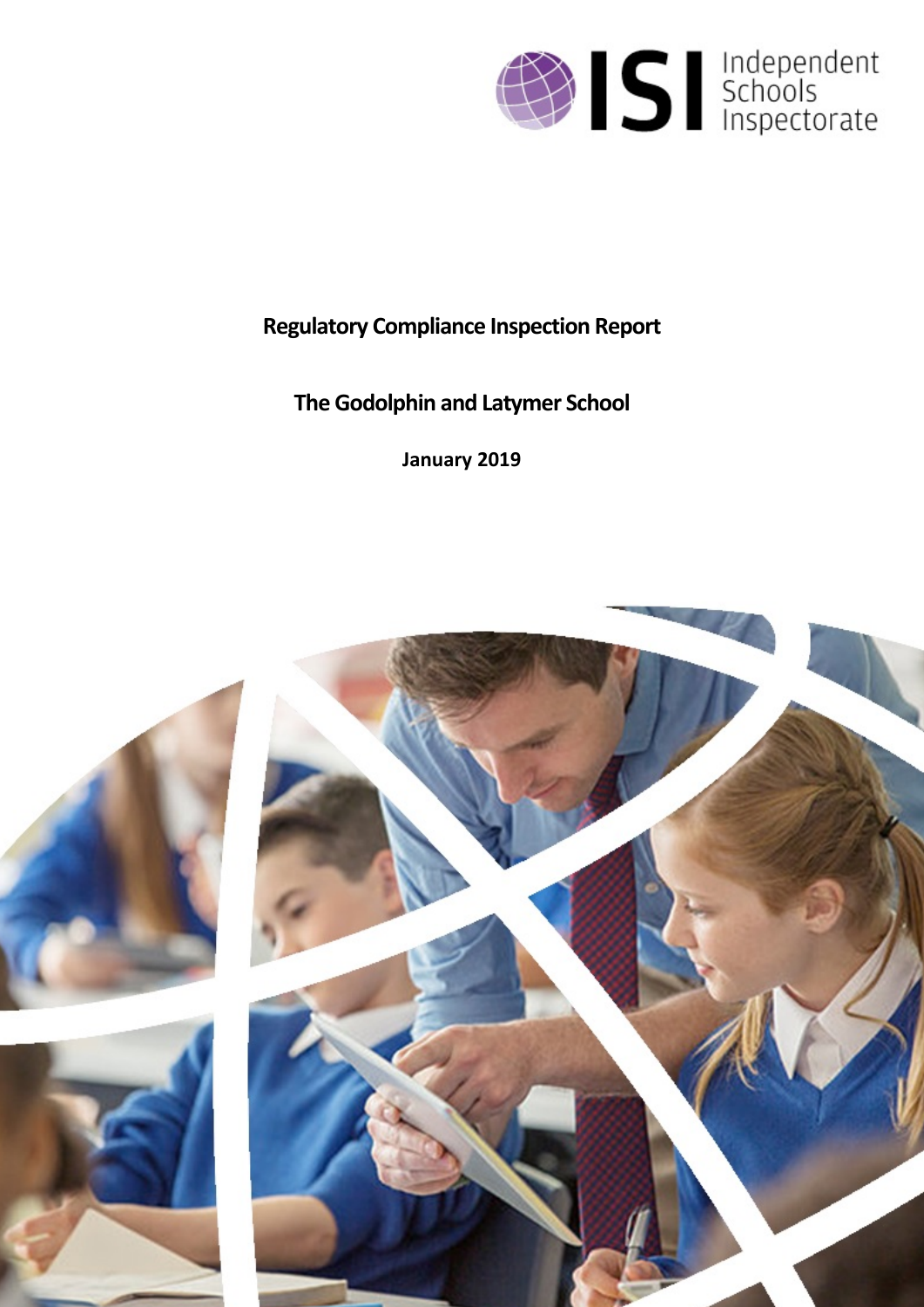## <span id="page-1-0"></span>**Contents**

| <b>Contents</b>                                                      | $\overline{2}$          |
|----------------------------------------------------------------------|-------------------------|
| <b>School's Details</b>                                              | 3                       |
| <b>Background Information</b>                                        | 4                       |
| About the school                                                     | 4                       |
| What the school seeks to do                                          | 4                       |
| About the pupils                                                     | 4                       |
| <b>Regulatory Compliance Inspection</b>                              | 5                       |
| <b>Preface</b>                                                       | 5                       |
| <b>Key findings</b>                                                  | 6                       |
| PART 1 - Quality of education provided                               | 6                       |
| PART 2 - Spiritual, moral, social and cultural development of pupils | 6                       |
| PART 3 – Welfare, health and safety of pupils                        | 6                       |
| PART 4 – Suitability of staff, supply staff, and proprietors         | 6                       |
| PART 5 - Premises of and accommodation at schools                    | $\overline{\mathbf{z}}$ |
| <b>PART 6 - Provision of information</b>                             | $\overline{\mathbf{z}}$ |
| PART 7 - Manner in which complaints are handled                      | $\overline{\mathbf{z}}$ |
| PART 8 - Quality of leadership in and management of schools          | 7                       |
| <b>Inspection Evidence</b>                                           | 8                       |
|                                                                      |                         |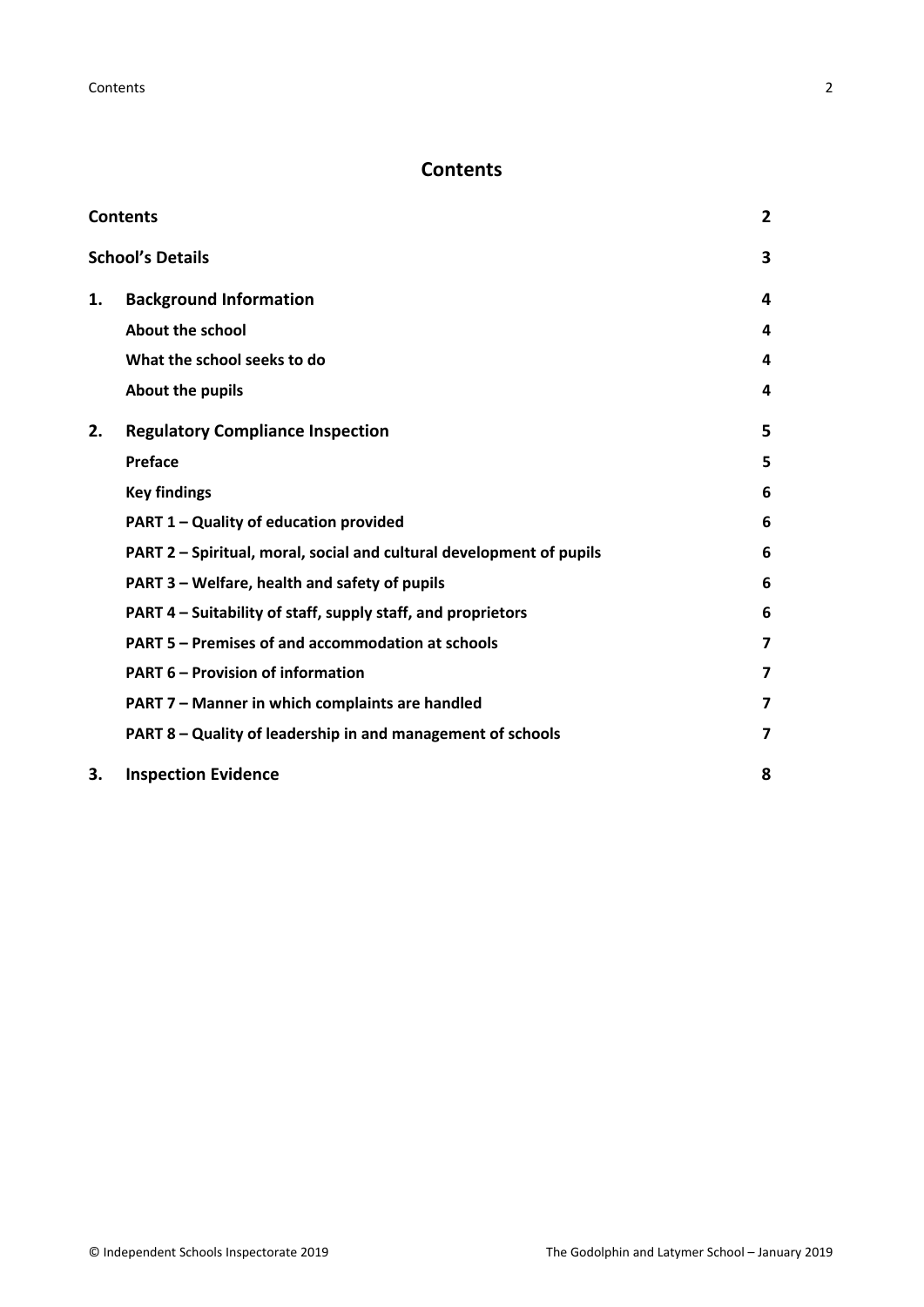| <b>School</b>                    | The Godolphin and Latymer School                                                          |     |                   |     |
|----------------------------------|-------------------------------------------------------------------------------------------|-----|-------------------|-----|
| <b>DfE</b> number                | 205/6291                                                                                  |     |                   |     |
| <b>Registered charity number</b> | 312699                                                                                    |     |                   |     |
| <b>Address</b>                   | The Godolphin and Latymer School<br><b>Iffley Road</b><br>Hammersmith<br>London<br>W6 OPG |     |                   |     |
| <b>Telephone number</b>          | 02087 411936                                                                              |     |                   |     |
| <b>Email address</b>             | office@godolphinandlatymer.com                                                            |     |                   |     |
| <b>Head Mistress</b>             | Dr Frances Ramsey                                                                         |     |                   |     |
| <b>Chair of governors</b>        | <b>Mrs Alison Paines</b>                                                                  |     |                   |     |
| Age range                        | 11 to 18                                                                                  |     |                   |     |
| Number of pupils on roll         | 815                                                                                       |     |                   |     |
|                                  | Girls                                                                                     | 815 | <b>Boys</b>       | 0   |
|                                  | <b>Seniors</b>                                                                            | 604 | <b>Sixth form</b> | 211 |
| <b>Inspection dates</b>          | 23 to 24 January 2019                                                                     |     |                   |     |

## <span id="page-2-0"></span>**School's Details**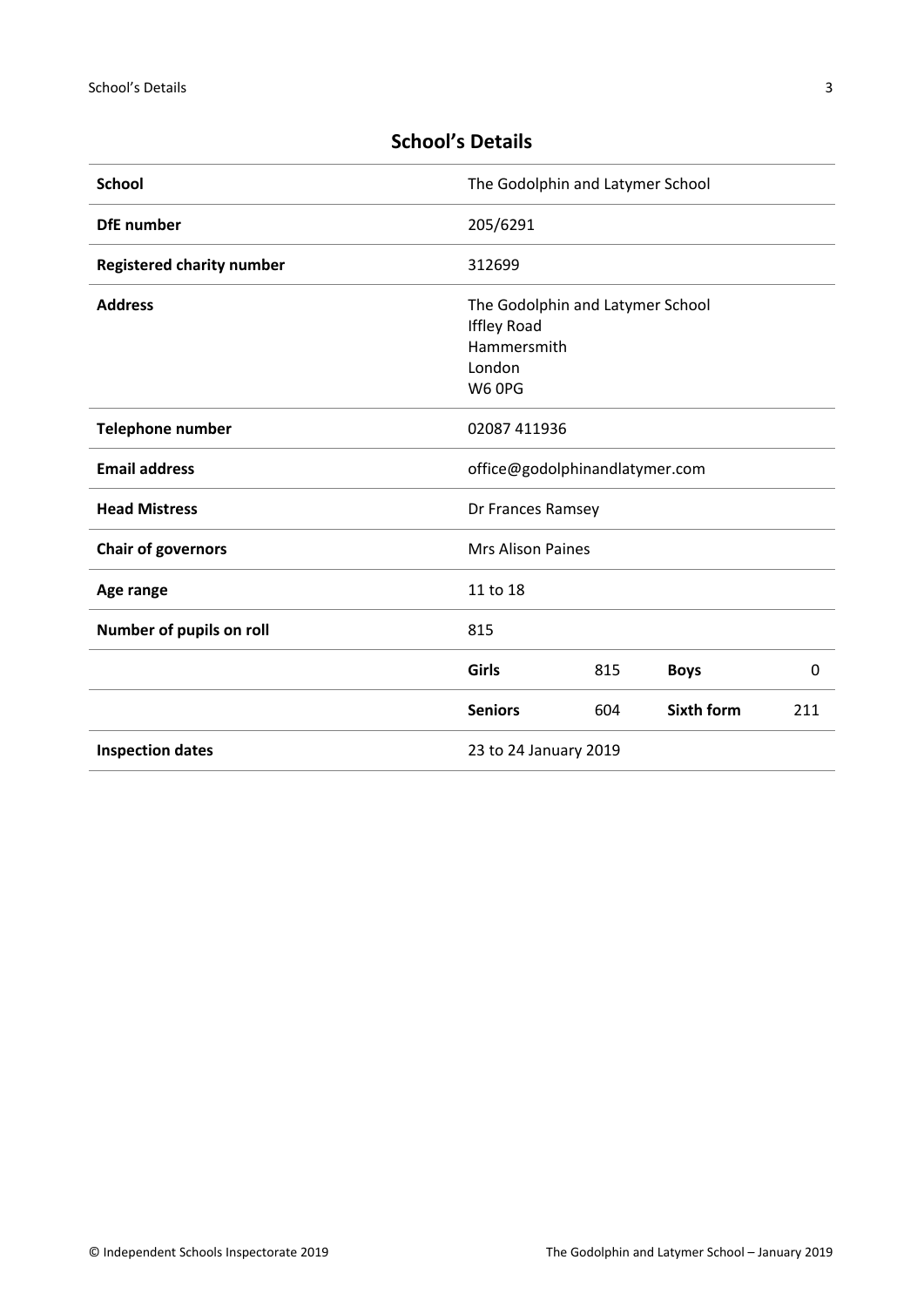## <span id="page-3-0"></span>**1. Background Information**

#### <span id="page-3-1"></span>**About the school**

- 1.1 The Godolphin and Latymer School is an independent day school for girls aged between 11 and 18 years. The Godolphin School was founded in 1861 as a boys' boarding school, becoming a girls' day school with its current name in 1905. The school is administered by the Godolphin and Latymer Foundation, a charitable company limited by guarantee and the majority of governors have connections with the school. The school consists of: the Lower School, for pupils in years 7 to 9; the Middle School, for pupils in years 10 and 11; and the sixth form, for the oldest pupils.
- 1.2 Since the previous inspection a new head mistress has been appointed and a new chair of governors has taken up position.

#### <span id="page-3-2"></span>**What the school seeks to do**

1.3 The school aims to provide an education that promotes curiosity and initiative, intellectual rigour and independence of thought, reflective learning and flexible thinking, the ability to maintain an open mind and to reach a balanced judgement. The school seeks to encourage girls to become considerate, compassionate and courageous young women who expect to take responsibility for the community and the environment in which they live.

#### <span id="page-3-3"></span>**About the pupils**

1.4 Pupils come from a range of professional backgrounds with most living within the central London area. Nationally standardised test data provided by the school indicate that the ability of senior pupils is well above average. The school has identified 71 pupils as having special educational needs and/or disabilities, which include dyslexia and dyspraxia, 28 of whom receive additional support. No pupil in the school has an education, health and care plan, a statement of special educational needs, or receives additional support for English as an additional language. The curriculum is modified for pupils with special talents in sport, music and drama.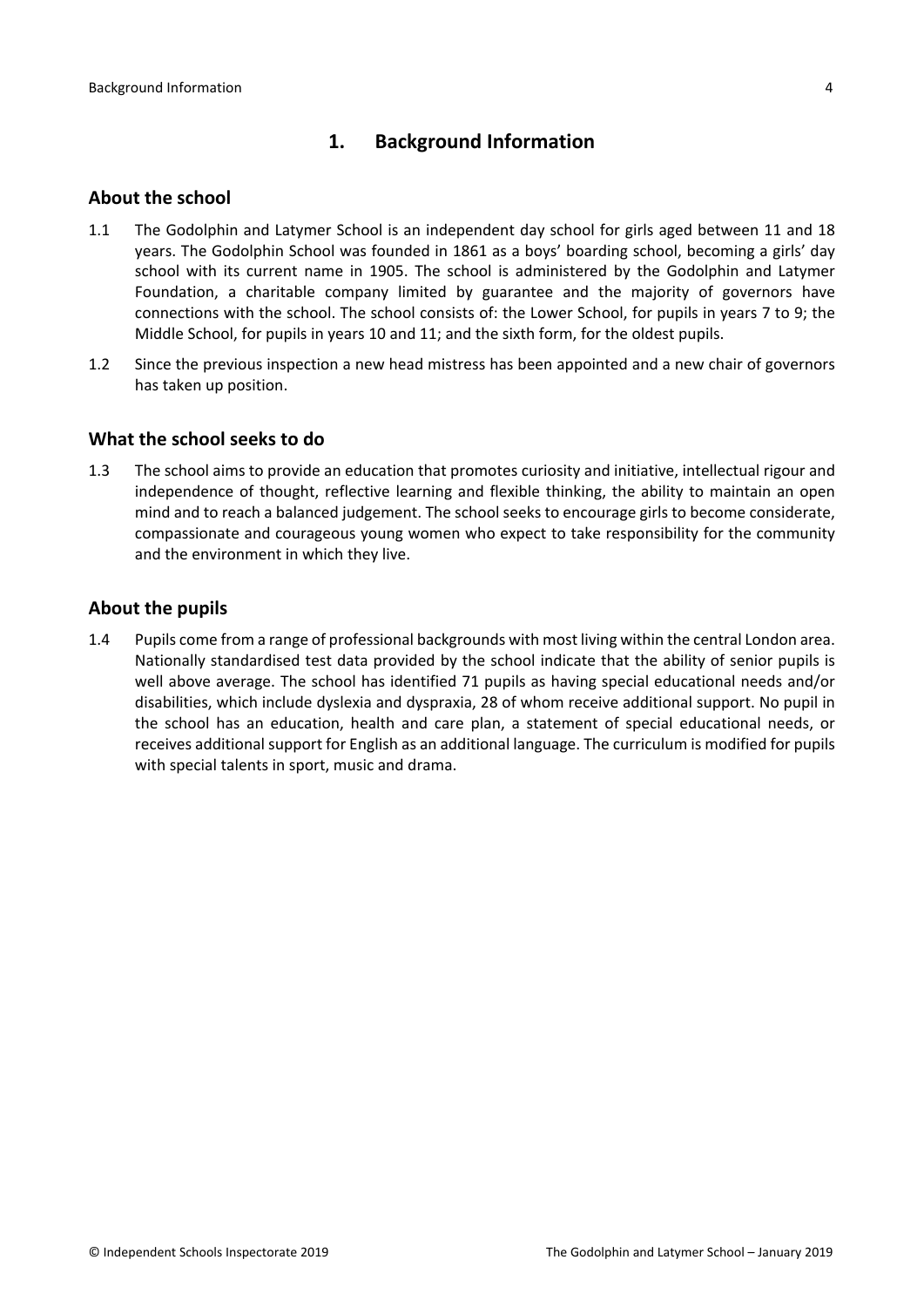## <span id="page-4-0"></span>**2. Regulatory Compliance Inspection**

## <span id="page-4-1"></span>**Preface**

The registration authority for independent schools is the Department for Education (DfE), which directs inspection according to a specified frequency or at any time where the DfE has particular concerns about a school. The Independent Schools Inspectorate (ISI) is the body approved by the Secretary of State for the purpose of inspecting schools which are, or whose heads are, in membership of the associations which form the Independent Schools Council (ISC) and reporting on the extent to which they meet the Independent School Standards ('the standards') in the Schedule to the Education (Independent School Standards) Regulations 2014. Accordingly, inspection records whether the school meets each of these standards, which are arranged in eight Parts, each of which is divided into separate paragraphs. Additionally, the inspection reports on the school's accessibility plan under Schedule 10 of the Equality Act 2010 and the ban on corporal punishment under section 548 of the Education Act 1996. It comments on the progress made by the school in meeting the compliance action points set out in the school's most recent statutory inspection.

All association independent schools will have an inspection within three yearsfrom April 2016, in accordance with the Framework and DfE requirements. The inspection may be of COMPLIANCE ONLY or a combined inspection of EDUCATIONAL QUALITY AND COMPLIANCE depending on a number of factors, including findings from their most recent inspection. Schools judged not to meet the standards may also be subject to a progress monitoring visit before their next routine inspection. The progress monitoring visit will judge whether the school has taken the necessary action to meet any un-met standards identified at their previous inspection.

The inspection was also carried out under the arrangements of the ISC Associations for the maintenance and improvement of the quality of their membership.

**This is a COMPLIANCE ONLY inspection and as such reports only on the school's compliance with the standards.** The standards represent minimum requirements and judgements are given either as **met** or as **not met**. All schools are required to meet all the standards applicable to them. Where the minimum requirements are not met, this is clearly indicated in the relevant section of the report and the school is required to take the actions specified.

Inspections do not include matters that are outside of the regulatory framework described above, such as: an exhaustive health and safety audit; compliance with data protection requirements; an in-depth examination of the structural condition of the school, its services or other physical features; contractual arrangements with parents; an investigation of the financial viability of the school or its accounting procedures.

Inspectors may be aware of individual safeguarding concerns, allegations and complaints as part of the inspection process. Such matters will not usually be referred to specifically in published reports in this document but will have been considered by the team in reaching its judgements.

Links to the full regulations and requirements can be found here: The Education [\(Independent](http://www.legislation.gov.uk/uksi/2014/3283/contents/made) School Standards) [Regulations](http://www.legislation.gov.uk/uksi/2014/3283/contents/made) 2014.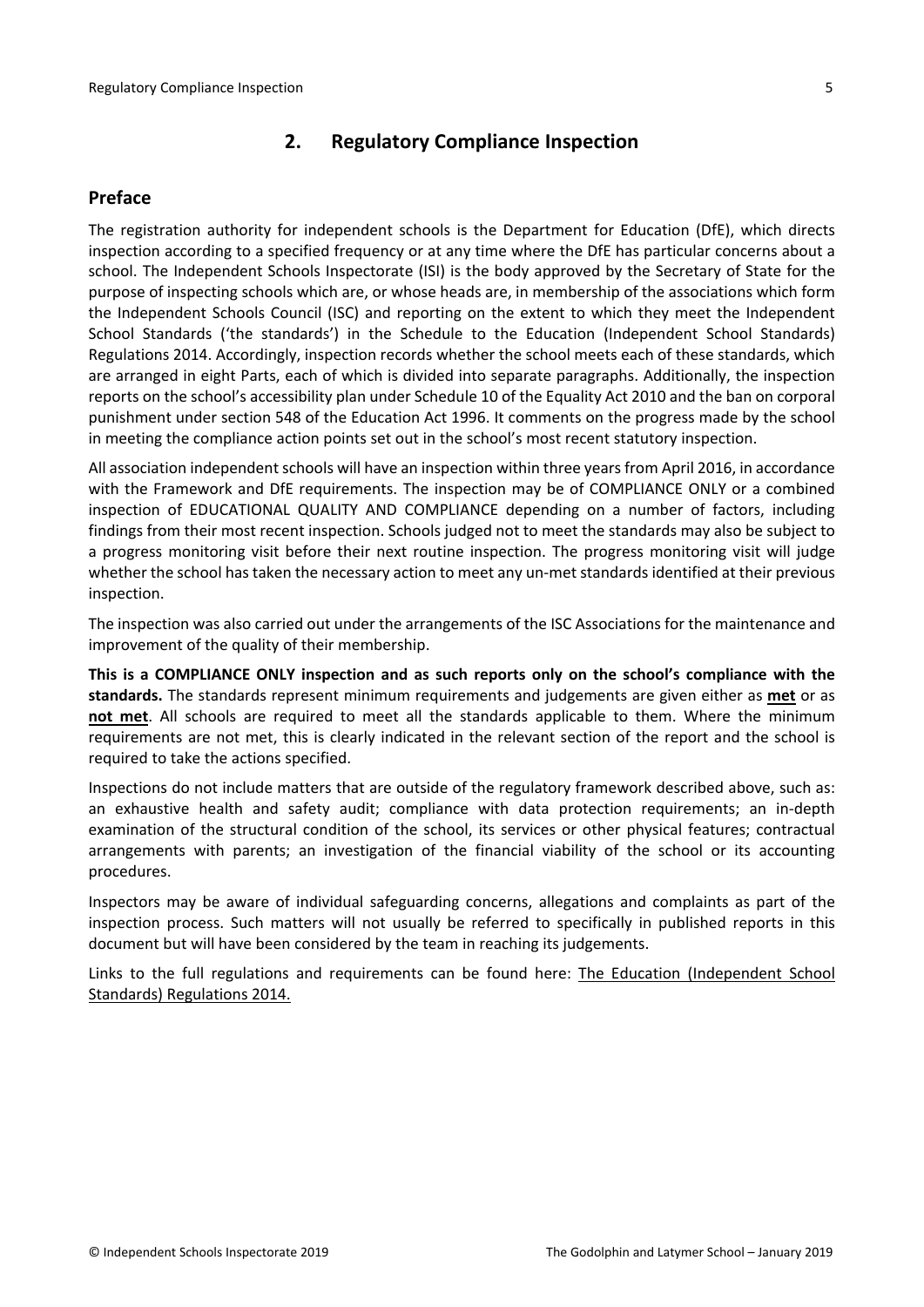## <span id="page-5-0"></span>**Key findings**

2.1 The school meets the standards in the schedule to the Education (Independent School Standards) Regulations 2014 and associated requirements, and no further action is required as a result of this inspection.

## <span id="page-5-1"></span>**PART 1 – Quality of education provided**

- 2.2 At GCSE in the years 2015 to 2017, performance has been well above the national average for maintained schools. Results in IGCSE examinations have been higher than worldwide norms
- 2.3 In the sixth form, A-level results in the years 2015 to 2017 have been well above the national average for sixth formers in maintained schools. Results in International Baccalaureate examinations have been higher than worldwide norms
- 2.4 The curriculum is documented, supported by appropriate plans and schemes of work for the pupils and covers the required breadth of material. The teaching enables pupils to make good progress, encompasses effective behaviour management and is supported by suitable resources. A suitable framework for the assessment of pupils' performance is in place.
- **2.5 The standards relating to the quality of education [paragraphs 1–4] are met.**

## <span id="page-5-2"></span>**PART 2 – Spiritual, moral, social and cultural development of pupils**

- 2.6 Principles and values are actively promoted which facilitate the personal development of pupils as responsible, tolerant, law-abiding citizens.
- **2.7 The standard relating to spiritual, moral, social and cultural development [paragraph 5] is met.**

### <span id="page-5-3"></span>**PART 3 – Welfare, health and safety of pupils**

- 2.8 Arrangements are made to safeguard and promote the welfare of pupils by means that pay due regard to current statutory guidance; good behaviour is promoted; bullying is prevented so far as reasonably practicable; health and safety requirements are met, including those relating to fire safety; provision is made for first aid. Pupils are properly supervised; admission and attendance registers are maintained, as required, and there is a strategic approach to risk assessment. A disability access plan is in place.
- **2.9 The standardsrelating to welfare, health and safety [paragraphs 6–16], the requirement of Schedule 10 of the Equality Act 2010, and the ban on corporal punishment undersection 548 of the Education Act 1996 are met.**

### <span id="page-5-4"></span>**PART 4 – Suitability of staff, supply staff, and proprietors**

- 2.10 The school makes appropriate checks to ensure the suitability of staff, supply staff, and proprietors and a register is kept as required.
- **2.11 The standards relating to the suitability of those in contact with pupils at the school [paragraphs 17–21] are met.**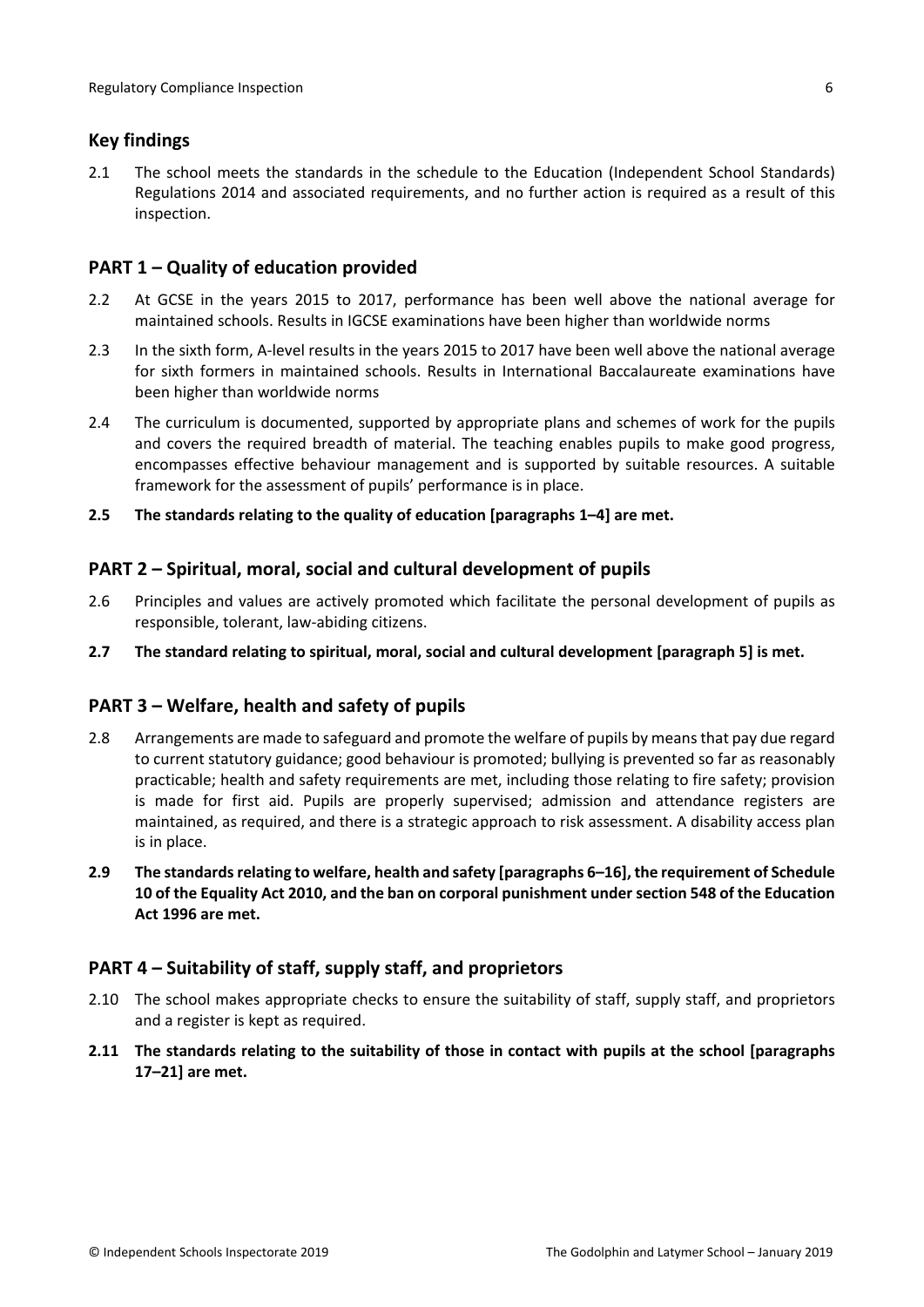### <span id="page-6-0"></span>**PART 5 – Premises of and accommodation at schools**

2.12 Suitable toilet and changing facilities, and showering facilities where required by the standard, and appropriate accommodation for pupils' medical and therapy needs are provided. The premises are maintained to a standard commensurate with health and safety; acoustics and lighting are appropriate; water provision is adequate. Suitable outdoor space is provided for physical education and outdoor play.

#### **2.13 The standards relating to the premises and accommodation [paragraphs 22–31] are met.**

#### <span id="page-6-1"></span>**PART 6 – Provision of information**

2.14 A range of information is variously published, provided or made available to parents, inspectors and the Department for Education. These include details about the proprietor, the ethos of the school and the curriculum, and of the school's arrangements for admission, behaviour and exclusions, bullying, health and safety, first aid, details of the complaints procedure, and the number of complaints registered under the formal procedure during the preceding school year, and the provision for any with education, health and care plans or English as an additional language. They also include particulars of the school's academic performance during the preceding school year, inspection reports and (for parents only) a report at least annually of their own child's progress. The safeguarding policy is posted on the school's website.

#### **2.15 The standard relating to the provision of information [paragraph 32] is met.**

#### <span id="page-6-2"></span>**PART 7 – Manner in which complaints are handled**

- 2.16 Parental complaints, if any, are handled effectively through a three-stage process, (informal, formal and a hearing before a panel of three, one of whom is independent of the school). Each stage has clear time scales, and at the third stage the panel can make findings and recommendations which are communicated to the complainant. Records are kept appropriately, including of any action taken, whether or not a complaint is successful.
- **2.17 The standard relating to the handling of complaints [paragraph 33] is met.**

#### <span id="page-6-3"></span>**PART 8 – Quality of leadership in and management of schools**

- 2.18 The proprietor ensures that the leadership and management demonstrate good skills and knowledge, and fulfil their responsibilities effectively, so that the other standards are consistently met and they actively promote the well-being of the pupils.
- **2.19 The standard relating to leadership and management of the school [paragraph 34] is met.**